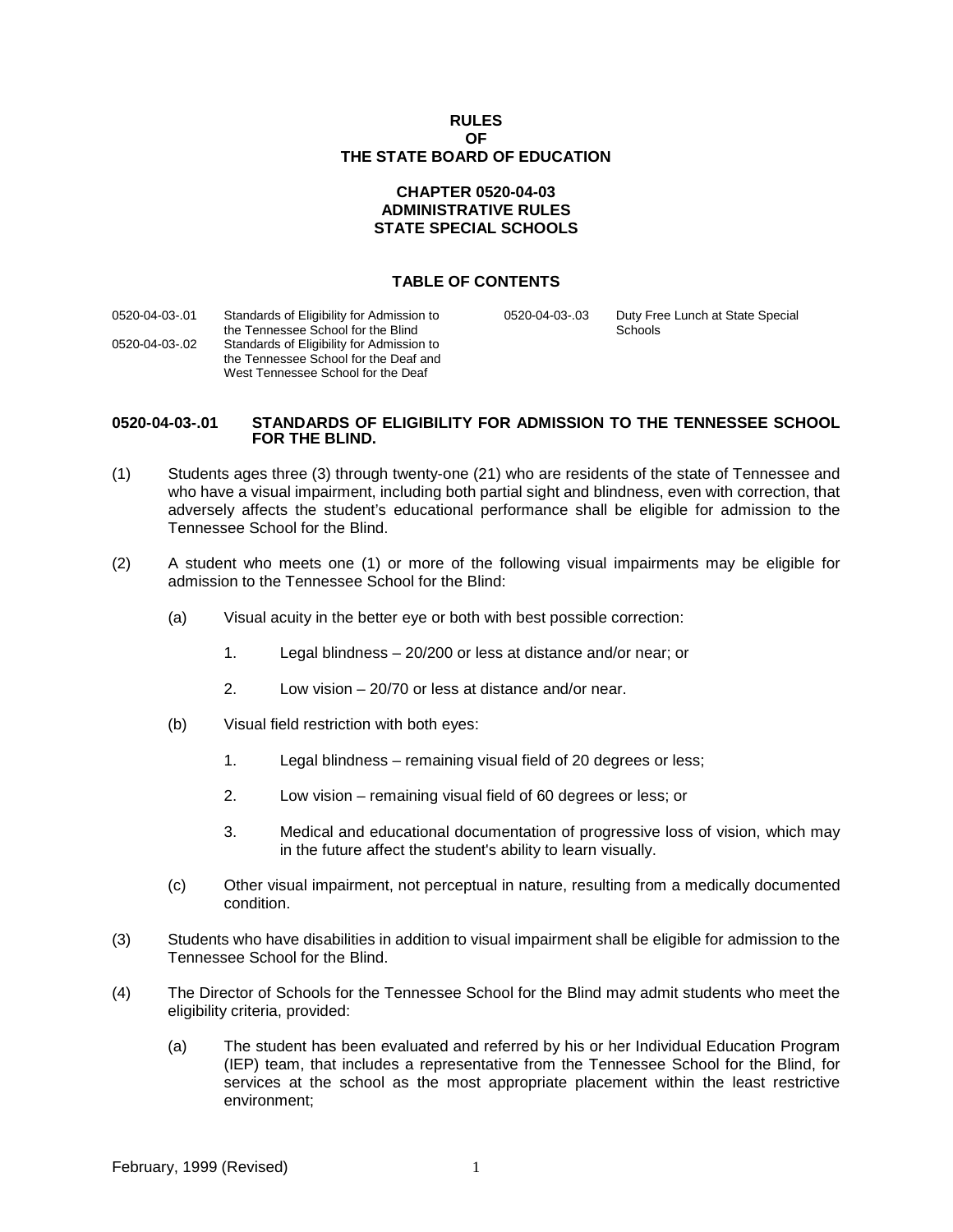(Rule 0530-4-3-.02, continued)

- (b) The Tennessee School for the Blind has a program designed to meet the child's needs; and
- (c) A complete ophthalmological report for the student has been submitted.

*Authority: T.C.A.* §§ *49-10-701 and 49-10-801. Administrative History: Original rule filed August 26, 1986; effective November 29, 1986. Repeal and new rule filed March 16, 1992; effective June 29, 1992.* 

#### **0520-04-03-.02 STANDARDS OF ELIGIBILITY FOR ADMISSION TO THE TENNESSEE SCHOOL FOR THE DEAF AND WEST TENNESSEE SCHOOL FOR THE DEAF.**

- (1) Students ages three (3) through twenty-one (21) who are residents of Tennessee and who have a hearing impairment that is so significant that the child is impaired in processing linguistic information through hearing, with or without amplification, that adversely affects a child's educational performance, shall be eligible for admission to the Tennessee School for the Deaf and West Tennessee School for the Deaf.
- (2) A student who meets one (1) or more of the following hearing impairments may be eligible for admission to the Tennessee School for the Deaf or West Tennessee School for the Deaf:
	- (a) A permanent or fluctuating hearing threshold level evidenced by:
		- 1. An unaided hearing threshold level of 30 dB or greater based on the pure tone average of 500, 1000, and 2000 Hz in the better ear;
		- 2. A high frequency hearing threshold level of 30 dB or greater based on the pure tone average of 1000, 2000 and 3000 Hz;
		- 3. An unilateral hearing threshold level of 30 dB or greater, based on the pure tone average of 500, 1000, and 2000 Hz unaided; or
		- 4. An auditory evoked potential response evidencing permanent hearing loss at multiple frequencies equivalent to or in excess of the decibel hearing loss threshold criteria for pure tone audiometric testing specified above.
	- (b) A hearing threshold that interferes with progress in developmental skills or academic performance, social-emotional development, or linguistic and communicative skills.
	- (c) An inability to discriminate speech within the normal range, or a medical condition that prevents the child from processing spoken language auditorially in spite of normal hearing.
	- (d) Evidence of genetic deafness history in the student's family and early identification of progressive hearing loss.
- (3) Students with disabilities in addition to a hearing impairment shall be eligible for admission to the Tennessee School for the Deaf and West Tennessee School for the Deaf.
- (4) The Director of Schools for the Tennessee School for the Deaf and West Tennessee School for the Deaf may admit students who meet the eligibility criteria, provided:
	- (a) The student has been evaluated and referred by his or her Individual Education Program (IEP) team, that includes a representative from the Tennessee School for the Deaf or West